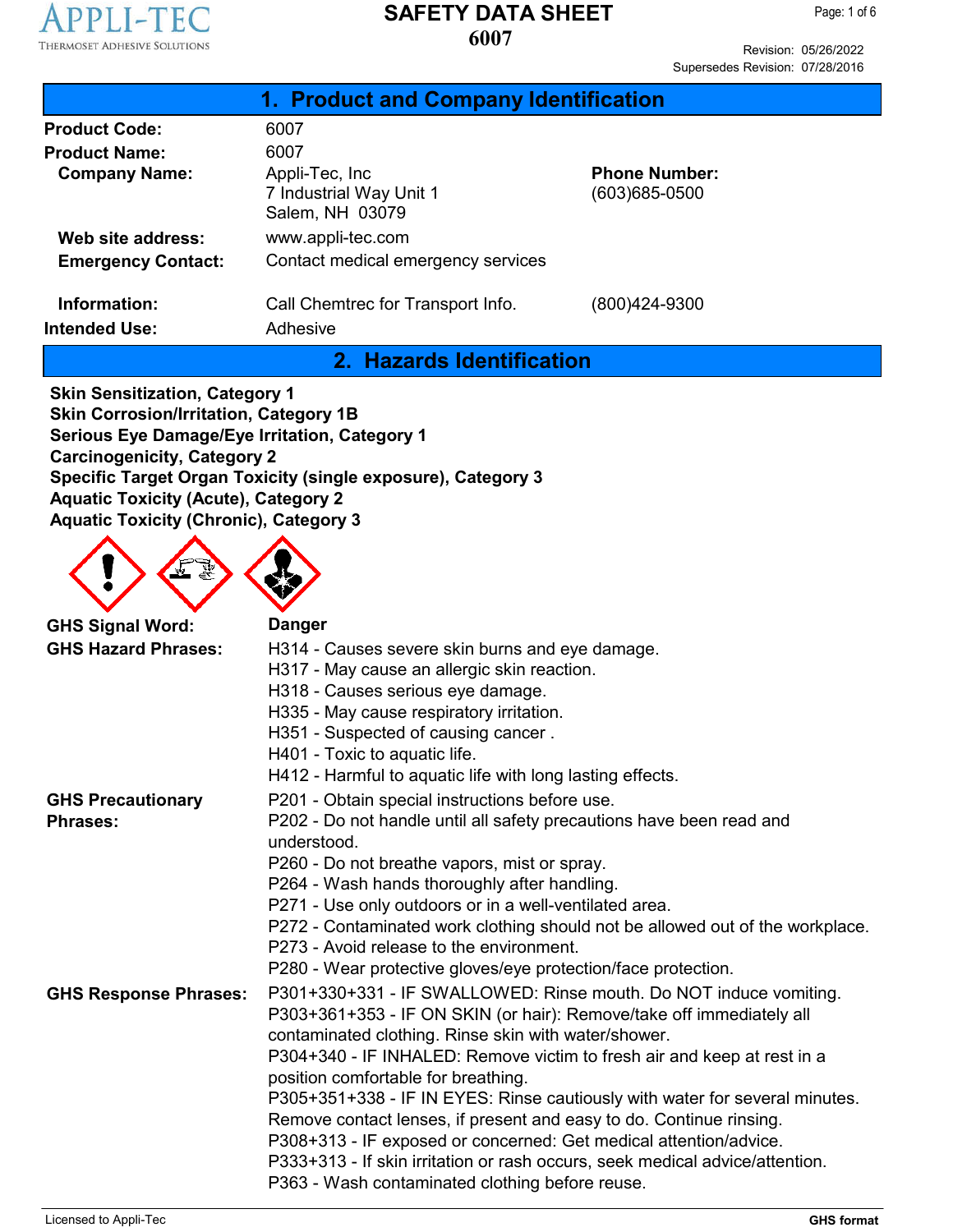

|                               | 3. Composition/Information on Ingredients                                                       |
|-------------------------------|-------------------------------------------------------------------------------------------------|
| <b>Additional Information</b> | No data available.                                                                              |
| Ingestion:                    | Harmful if swallowed.                                                                           |
| <b>Eye Contact:</b>           | Causes eye irritation.                                                                          |
| <b>Skin Contact:</b>          | Causes skin irritation. May cause allergic skin reaction.                                       |
| Inhalation:                   | Harmful if inhaled.                                                                             |
|                               | <b>OSHA Regulatory Status:</b> This material is classified as hazardous under OSHA regulations. |
|                               | P501 - Dispose of contents/container according to national and local regulations.               |
| <b>Phrases:</b>               | P405 - Store locked up.                                                                         |
|                               | GHS Storage and Disposal P403+233 - Store container tightly closed in well-ventilated place.    |

| CAS#        | <b>Hazardous Components (Chemical Name)</b>                      | Concentration   |
|-------------|------------------------------------------------------------------|-----------------|
| <b>NA</b>   | Epoxy Acrylate                                                   | $40.0 - 55.0 %$ |
| 5888-33-5   | Exo-1,7,7-trimethylbicyclo[2.2.1]hept-2-yl acrylate 30.0 -40.0 % |                 |
| <b>NA</b>   | Poly(aromatic glycidylether)                                     | $5.0 - 15.0 %$  |
| 931-36-2    | 2-Ethyl-4-methylimidazole                                        | $1.0 - 5.0 %$   |
| 119313-12-1 | 2-Benzyl-2-dimethylamino-4-morpholinobutyroph<br>enone           | $0.0 - 2.0 %$   |
| 6731-36-8   | 1,1-Di-(tert-Butylperoxy)-3,3,5-trimethyl<br>cyclohexane         | $0.0 - 1.0 %$   |
| 822-36-6    | 4-Methylimidazole                                                | $0.0 - 1.0 %$   |

# **Additional Information** Exact percentages have been withheld as a trade secret.

**4. First Aid Measures**

| <b>Emergency and First Aid</b><br><b>Procedures:</b>    |                                                                                                                                                                             |  |  |  |
|---------------------------------------------------------|-----------------------------------------------------------------------------------------------------------------------------------------------------------------------------|--|--|--|
| In Case of Inhalation:                                  | Remove to fresh air. If not breathing, give artificial respiration. If breathing is<br>difficult, give oxygen. Get immediate medical attention.                             |  |  |  |
| In Case of Skin Contact:                                | Remove contaminated clothing. Wash skin with soap and water. Get medical<br>attention. Wash contaminated clothing before reuse.                                             |  |  |  |
| In Case of Eye Contact:                                 | Immediately flush eyes with plenty of water for at least 15 minutes, occasionally<br>lifting the upper and lower eyelids. Get medical attention/advice.                     |  |  |  |
| In Case of Ingestion:                                   | Do NOT induce vomiting. Never give anything by mouth to an unconscious<br>person. Get medical advice/attention.                                                             |  |  |  |
|                                                         | 5. Fire Fighting Measures                                                                                                                                                   |  |  |  |
| <b>Flash Pt:</b>                                        | >93.00 C                                                                                                                                                                    |  |  |  |
| <b>Explosive Limits:</b>                                | UEL: No data.<br>LEL: No data.                                                                                                                                              |  |  |  |
| <b>Autoignition Pt:</b>                                 | No data.                                                                                                                                                                    |  |  |  |
| <b>Suitable Extinguishing</b><br>Media:                 | Use water spray, dry chemical, carbon dioxide, or appropriate foam.                                                                                                         |  |  |  |
|                                                         | Fire Fighting Instructions: As in any fire, wear a self-contained breathing apparatus in pressure-demand,<br>MSHA/NIOSH (approved or equivalent), and full protective gear. |  |  |  |
| Flammable Properties and No data available.<br>Hazards: |                                                                                                                                                                             |  |  |  |
| <b>Hazardous Combustion</b><br><b>Products:</b>         | No data available.                                                                                                                                                          |  |  |  |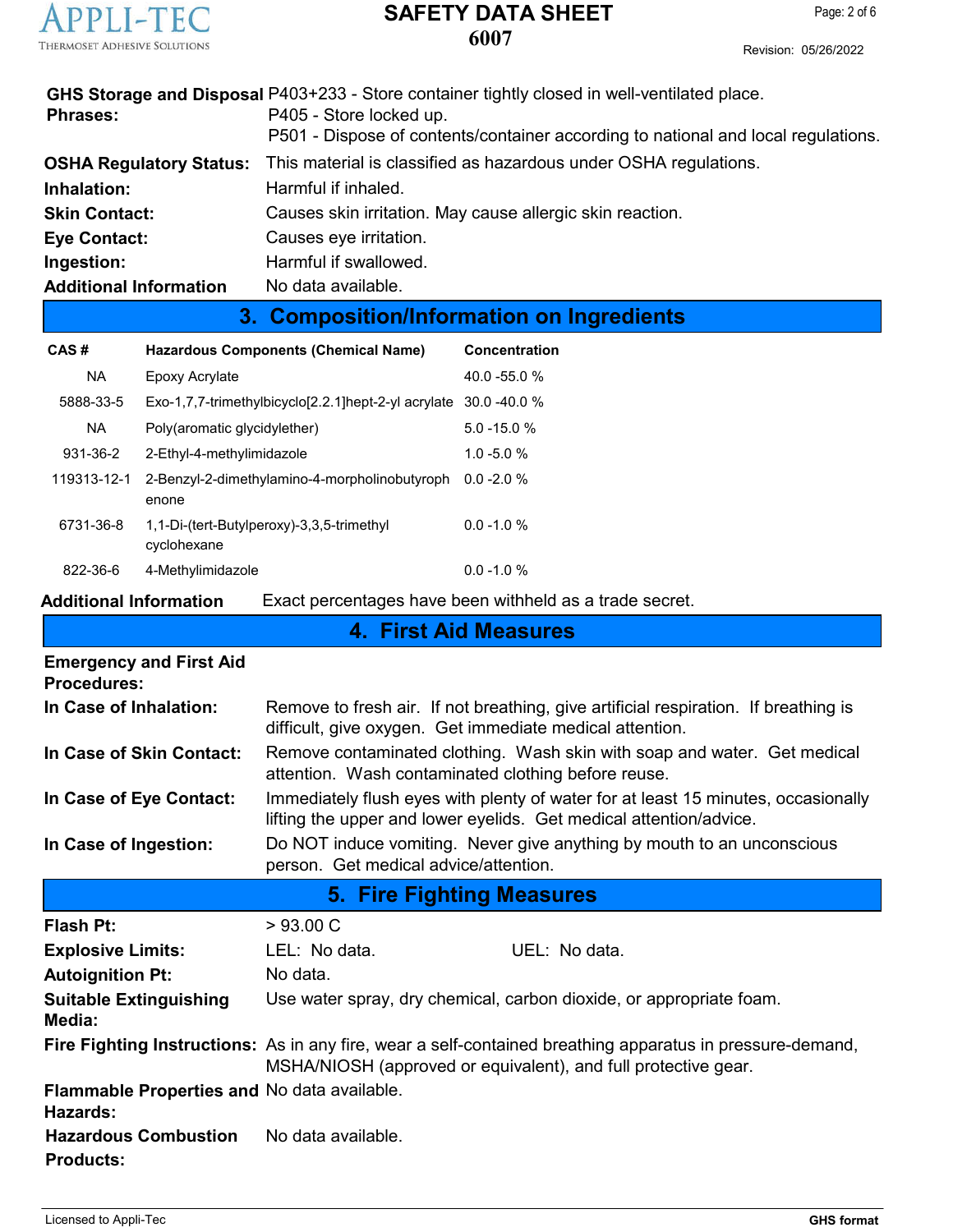

Revision: 05/26/2022

|                                                | 6. Accidental Release Measures                                                                                                                                                                                                                                                                                              |  |  |
|------------------------------------------------|-----------------------------------------------------------------------------------------------------------------------------------------------------------------------------------------------------------------------------------------------------------------------------------------------------------------------------|--|--|
| <b>Material Is Released Or</b><br>Spilled:     | Steps To Be Taken In Case Ensure adequate ventilation. Prevent further leakage or spillage if safe to do so.<br>Isolate area and deny entry. Use proper personal protective equipment as<br>indicated in Section 8. Absorb spill with inert material (e.g. dry sand or earth),<br>then place in a chemical waste container. |  |  |
| 7. Handling and Storage                        |                                                                                                                                                                                                                                                                                                                             |  |  |
| <b>Precautions To Be Taken</b><br>in Handling: | Avoid contact with eyes, skin, and clothing. Do not ingest or inhale. Use only<br>with adequate ventilation. Normal measures for preventive fire protection.                                                                                                                                                                |  |  |
| <b>Precautions To Be Taken</b><br>in Storing:  | Store at <= -40deg.C. Light sensitive.                                                                                                                                                                                                                                                                                      |  |  |

| <b>Exposure Controls/Personal Protection</b><br>8.                                                                                                                                                         |                                                                  |  |                 |                  |                     |
|------------------------------------------------------------------------------------------------------------------------------------------------------------------------------------------------------------|------------------------------------------------------------------|--|-----------------|------------------|---------------------|
| CAS#                                                                                                                                                                                                       | <b>Partial Chemical Name</b>                                     |  | <b>OSHA TWA</b> | <b>ACGIH TWA</b> | <b>Other Limits</b> |
| NA                                                                                                                                                                                                         | Epoxy Acrylate                                                   |  | No data.        | No data.         | No data.            |
| 5888-33-5                                                                                                                                                                                                  | Exo-1,7,7-trimethylbicyclo[2.2.1]hept-2- No data.<br>yl acrylate |  |                 | No data.         | No data.            |
| NA.                                                                                                                                                                                                        | Poly(aromatic glycidylether)                                     |  | No data.        | No data.         | No data.            |
| 931-36-2                                                                                                                                                                                                   | 2-Ethyl-4-methylimidazole                                        |  | No data.        | No data.         | No data.            |
| 119313-12-1                                                                                                                                                                                                | 2-Benzyl-2-dimethylamino-4-morpholin<br>obutyrophenone           |  | No data.        | No data.         | No data.            |
| 6731-36-8                                                                                                                                                                                                  | 1,1-Di-(tert-Butylperoxy)-3,3,5-trimethyl<br>cyclohexane         |  | No data.        | No data.         | No data.            |
| 822-36-6                                                                                                                                                                                                   | 4-Methylimidazole                                                |  | No data.        | No data.         | No data.            |
| Use a NIOSH/MSHA or European Standard EN 149 approved respirator if<br><b>Respiratory Equipment</b><br>exposure limits are exceeded or if irritation or other symptoms are experienced.<br>(Specify Type): |                                                                  |  |                 |                  |                     |

| (Specity Type):                                    | exposure limits are exceeded or if irritation or other symptoms are experienced.                                                                                                                                                                 |
|----------------------------------------------------|--------------------------------------------------------------------------------------------------------------------------------------------------------------------------------------------------------------------------------------------------|
| <b>Eye Protection:</b>                             | Safety glasses.                                                                                                                                                                                                                                  |
| <b>Protective Gloves:</b>                          | Wear appropriate protective gloves to prevent skin exposure.                                                                                                                                                                                     |
|                                                    | Other Protective Clothing: Wear appropriate protective clothing to prevent skin exposure.                                                                                                                                                        |
| <b>Engineering Controls</b><br>(Ventilation etc.): | Use adequate general or local exhaust ventilation to keep airborne<br>concentrations below the permissible exposure limits. Facilities storing or<br>utilizing this material should be equipped with an eyewash facility and a safety<br>shower. |

**Work/Hygienic/Maintenanc** Wash hands before breaks and at the end of workday. **e Practices:**

| <b>9. Physical and Chemical Properties</b> |                                                     |               |  |  |
|--------------------------------------------|-----------------------------------------------------|---------------|--|--|
| <b>Physical States:</b>                    | [X] Liquid<br>[ ]Gas                                | Solid         |  |  |
| <b>Appearance and Odor:</b>                | Appearance: amber. Red. Liquid.<br>Odor: weak odor. |               |  |  |
| pH:                                        | No data.                                            |               |  |  |
| <b>Melting Point:</b>                      | No data.                                            |               |  |  |
| <b>Boiling Point:</b>                      | No data.                                            |               |  |  |
| <b>Flash Pt:</b>                           | $>93.00 \text{ C}$                                  |               |  |  |
| <b>Evaporation Rate:</b>                   | No data.                                            |               |  |  |
| <b>Flammability (solid,</b><br>gas):       | No data available.                                  |               |  |  |
| <b>Explosive Limits:</b>                   | LEL: No data.                                       | UEL: No data. |  |  |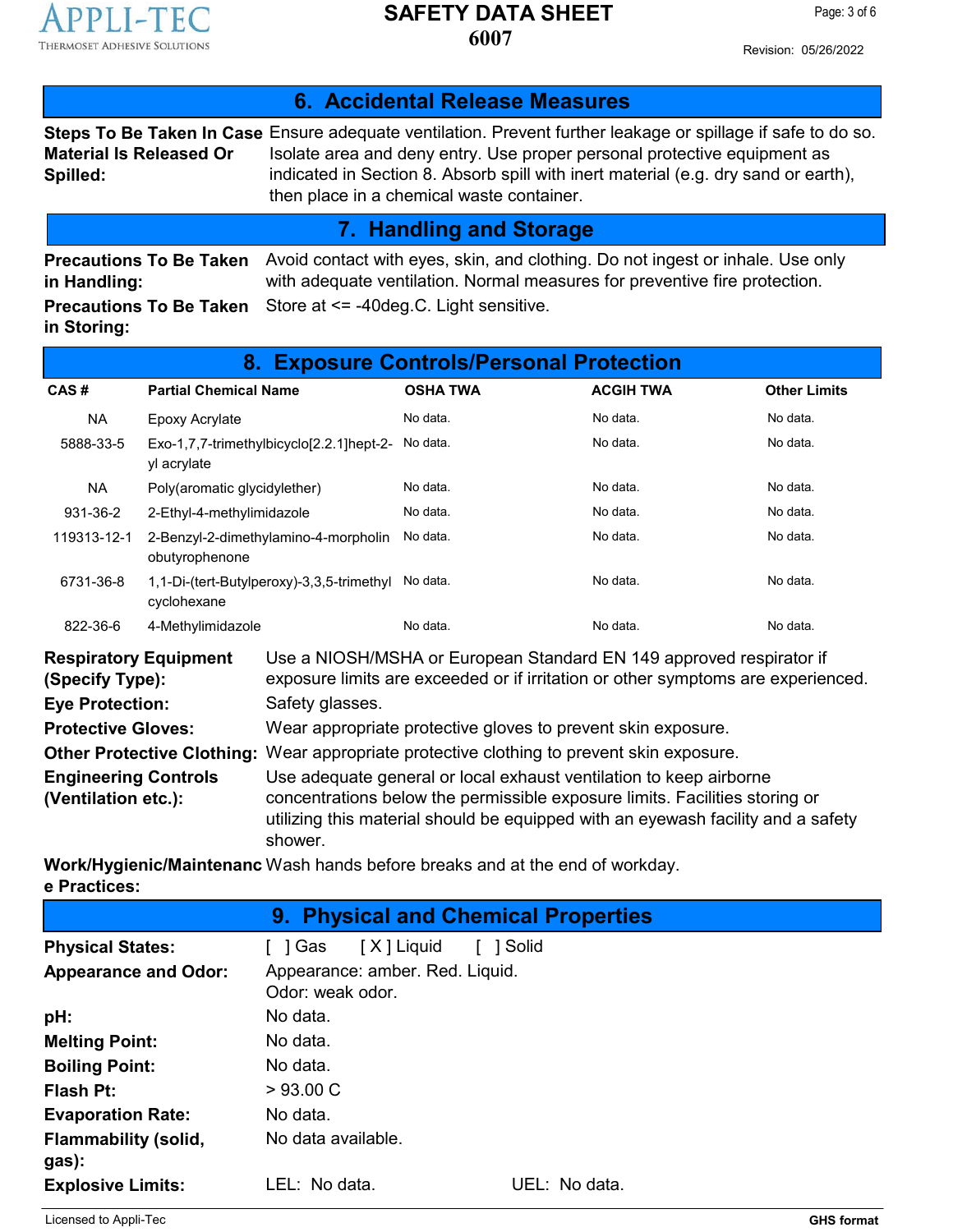

 $\mathbf{I}$ 

Revision: 05/26/2022 Supersedes Revision: 07/28/2016

| Vapor Pressure (vs. Air<br>or $mm Hg$ :               | No data.  |
|-------------------------------------------------------|-----------|
| Vapor Density (vs. Air =<br>1):                       | No data.  |
| <b>Specific Gravity (Water =</b><br>$1)$ :            | ~1 1      |
| <b>Solubility in Water:</b>                           | No data.  |
| <b>Saturated Vapor</b><br><b>Concentration:</b>       | No data l |
| <b>Octanol/Water Partition</b><br><b>Coefficient:</b> | No data.  |
| <b>Autoignition Pt:</b>                               | No data.  |
| <b>Decomposition</b><br>Temperature:                  | No data.  |
| <b>Viscosity:</b>                                     | No data.  |

#### **Information with regard to primary physical hazard:**

| <b>10. Stability and Reactivity</b>                         |                                                                                                                                    |  |  |  |
|-------------------------------------------------------------|------------------------------------------------------------------------------------------------------------------------------------|--|--|--|
| Stability:                                                  | Unstable $[X]$<br>Stable [ ]                                                                                                       |  |  |  |
| <b>Conditions To Avoid -</b><br>Instability:                | Product will cure at ambient temperatures. Keep in cold storage until ready to<br>use. Light sensitive.                            |  |  |  |
| To Avoid:                                                   | Incompatibility - Materials Strong oxidizing agents, Strong reducing agents, sunlight, or UV light, Strong<br>acids, Strong bases. |  |  |  |
| or Byproducts:                                              | Hazardous Decomposition Carbon oxides, Nitrogen oxides.                                                                            |  |  |  |
| <b>Possibility of Hazardous</b><br><b>Reactions:</b>        | Will occur $\lceil \quad \rceil$<br>Will not occur $[X]$                                                                           |  |  |  |
| <b>Conditions To Avoid -</b><br><b>Hazardous Reactions:</b> | No data available.                                                                                                                 |  |  |  |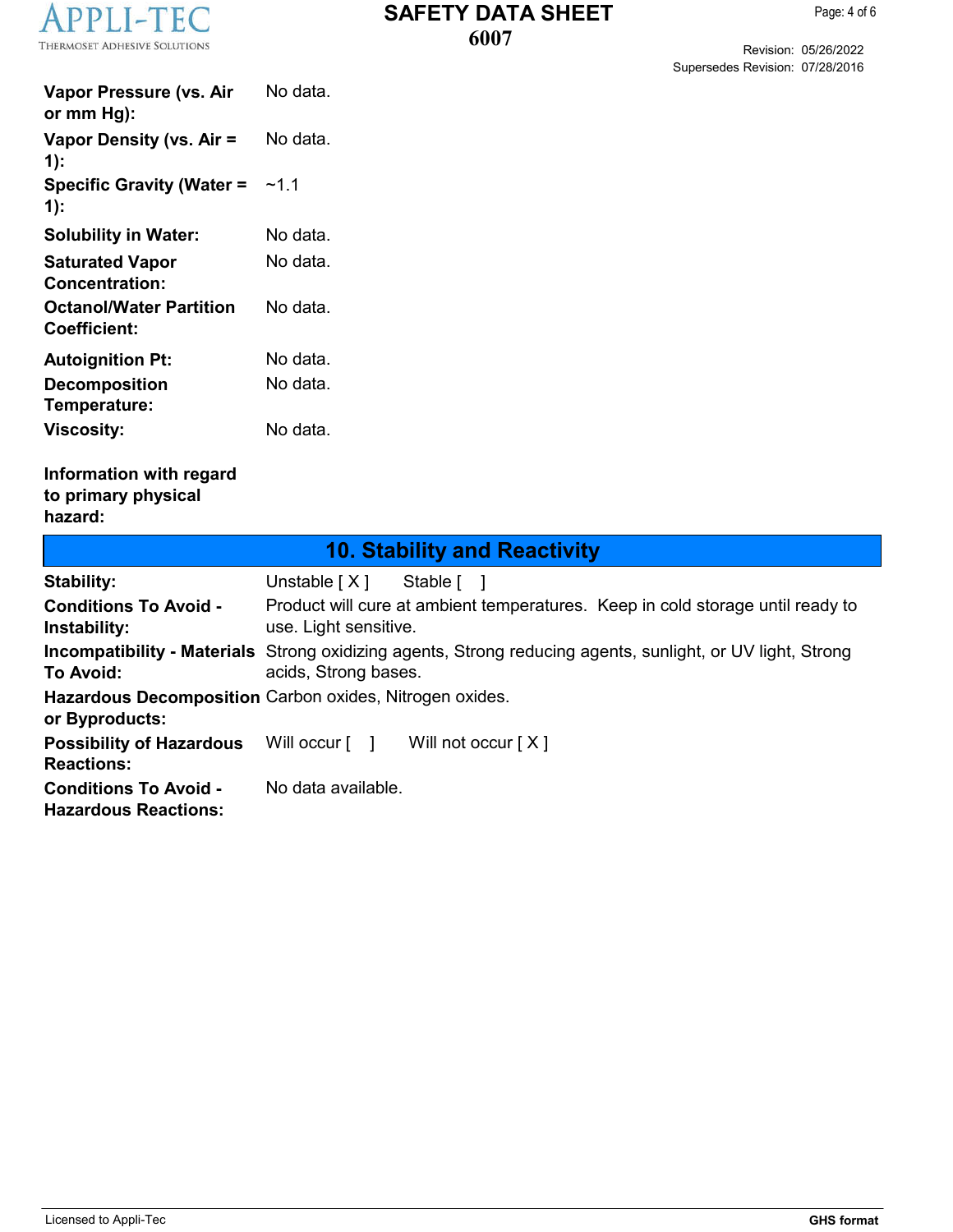

Page: 5 of 6

Revision: 05/26/2022 Supersedes Revision: 07/28/2016

| <b>11. Toxicological Information</b>                                              |                                                                          |                                                                                                                                                                                        |                                    |           |                |  |
|-----------------------------------------------------------------------------------|--------------------------------------------------------------------------|----------------------------------------------------------------------------------------------------------------------------------------------------------------------------------------|------------------------------------|-----------|----------------|--|
|                                                                                   |                                                                          | Toxicological Information: No data available.                                                                                                                                          |                                    |           |                |  |
|                                                                                   | Sensitization:<br>Skin sensitization.                                    |                                                                                                                                                                                        |                                    |           |                |  |
|                                                                                   |                                                                          | <b>12. Ecological Information</b>                                                                                                                                                      |                                    |           |                |  |
|                                                                                   |                                                                          | No data available.                                                                                                                                                                     |                                    |           |                |  |
|                                                                                   |                                                                          | <b>13. Disposal Considerations</b>                                                                                                                                                     |                                    |           |                |  |
| <b>Waste Disposal Method:</b>                                                     |                                                                          | Observe all federal, state, and local environmental regulations.                                                                                                                       |                                    |           |                |  |
|                                                                                   |                                                                          | <b>14. Transport Information</b>                                                                                                                                                       |                                    |           |                |  |
| <b>LAND TRANSPORT (US DOT):</b>                                                   |                                                                          |                                                                                                                                                                                        |                                    |           |                |  |
| <b>DOT Proper Shipping</b><br>Name:                                               |                                                                          | Environmentally Hazardous Substance, Liquid, n.o.s. (Isobornyl acrylate)                                                                                                               |                                    |           |                |  |
| <b>DOT Hazard Class:</b>                                                          |                                                                          | CLASS <sub>9</sub><br>9                                                                                                                                                                |                                    |           |                |  |
| <b>UN/NA Number:</b>                                                              |                                                                          | <b>UN3082</b>                                                                                                                                                                          | <b>Packing Group:</b>              |           | $\mathbf{III}$ |  |
|                                                                                   |                                                                          |                                                                                                                                                                                        |                                    |           |                |  |
|                                                                                   |                                                                          |                                                                                                                                                                                        |                                    |           |                |  |
|                                                                                   |                                                                          | <b>MARINE TRANSPORT (IMDG/IMO):</b>                                                                                                                                                    |                                    |           |                |  |
|                                                                                   |                                                                          | <b>IMDG/IMO Shipping Name:</b> Environmentally Hazardous Substance, Liquid, n.o.s. (Isobornyl acrylate)                                                                                |                                    |           |                |  |
| <b>UN Number:</b><br><b>Hazard Class:</b>                                         |                                                                          | 3082<br>9 - CLASS 9                                                                                                                                                                    | <b>Packing Group:</b>              |           | $\mathbf{III}$ |  |
| AIR TRANSPORT (ICAO/IATA):                                                        |                                                                          |                                                                                                                                                                                        |                                    |           |                |  |
|                                                                                   |                                                                          | <b>ICAO/IATA Shipping Name:</b> Environmentally Hazardous Substance, Liquid, n.o.s. (Isobornyl acrylate)                                                                               |                                    |           |                |  |
| <b>UN Number:</b>                                                                 |                                                                          | 3082                                                                                                                                                                                   | <b>Packing Group:</b>              |           | $\mathbf{III}$ |  |
| <b>Hazard Class:</b>                                                              |                                                                          | 9 - CLASS 9                                                                                                                                                                            |                                    |           |                |  |
|                                                                                   |                                                                          | <b>15. Regulatory Information</b>                                                                                                                                                      |                                    |           |                |  |
|                                                                                   |                                                                          | EPA SARA (Superfund Amendments and Reauthorization Act of 1986) Lists                                                                                                                  |                                    |           |                |  |
| CAS#                                                                              |                                                                          | Hazardous Components (Chemical Name) S. 302 (EHS)                                                                                                                                      |                                    | S. 304 RQ | S. 313 (TRI)   |  |
| <b>NA</b>                                                                         | Epoxy Acrylate                                                           |                                                                                                                                                                                        | No.                                | No.       | No             |  |
| 5888-33-5                                                                         |                                                                          | Exo-1,7,7-trimethylbicyclo[2.2.1]hept-2-yl acrylate                                                                                                                                    | No                                 | No        | No             |  |
| <b>NA</b>                                                                         |                                                                          | Poly(aromatic glycidylether)                                                                                                                                                           | No                                 | No        | No             |  |
| 931-36-2                                                                          |                                                                          | 2-Ethyl-4-methylimidazole                                                                                                                                                              | No                                 | No        | No             |  |
| 119313-12-1                                                                       | 2-Benzyl-2-dimethylamino-4-morpholinobutyroph<br>No<br>No<br>No<br>enone |                                                                                                                                                                                        |                                    |           |                |  |
| 6731-36-8<br>1,1-Di-(tert-Butylperoxy)-3,3,5-trimethyl<br>No<br>No<br>cyclohexane |                                                                          |                                                                                                                                                                                        |                                    | No        |                |  |
| 822-36-6<br>4-Methylimidazole                                                     |                                                                          |                                                                                                                                                                                        | No                                 | No        | No             |  |
| <b>California Proposition 65</b>                                                  |                                                                          |                                                                                                                                                                                        |                                    |           |                |  |
| <b>WARNING</b>                                                                    |                                                                          | This product can expose you to chemicals including 4-Methylimidazole, which is known to the<br>State of California to cause cancer. For more information go to www.P65Warnings.ca.gov. |                                    |           |                |  |
| CAS#                                                                              |                                                                          | <b>Hazardous Components (Chemical Name)</b>                                                                                                                                            | <b>Other US EPA or State Lists</b> |           |                |  |
| <b>NA</b>                                                                         | Epoxy Acrylate                                                           |                                                                                                                                                                                        | <b>TSCA: Inventory</b>             |           |                |  |
| 5888-33-5                                                                         |                                                                          | Exo-1,7,7-trimethylbicyclo[2.2.1]hept-2-yl acrylate                                                                                                                                    | <b>TSCA: Inventory</b>             |           |                |  |
| <b>NA</b>                                                                         |                                                                          | Poly(aromatic glycidylether)                                                                                                                                                           | <b>TSCA: Inventory</b>             |           |                |  |